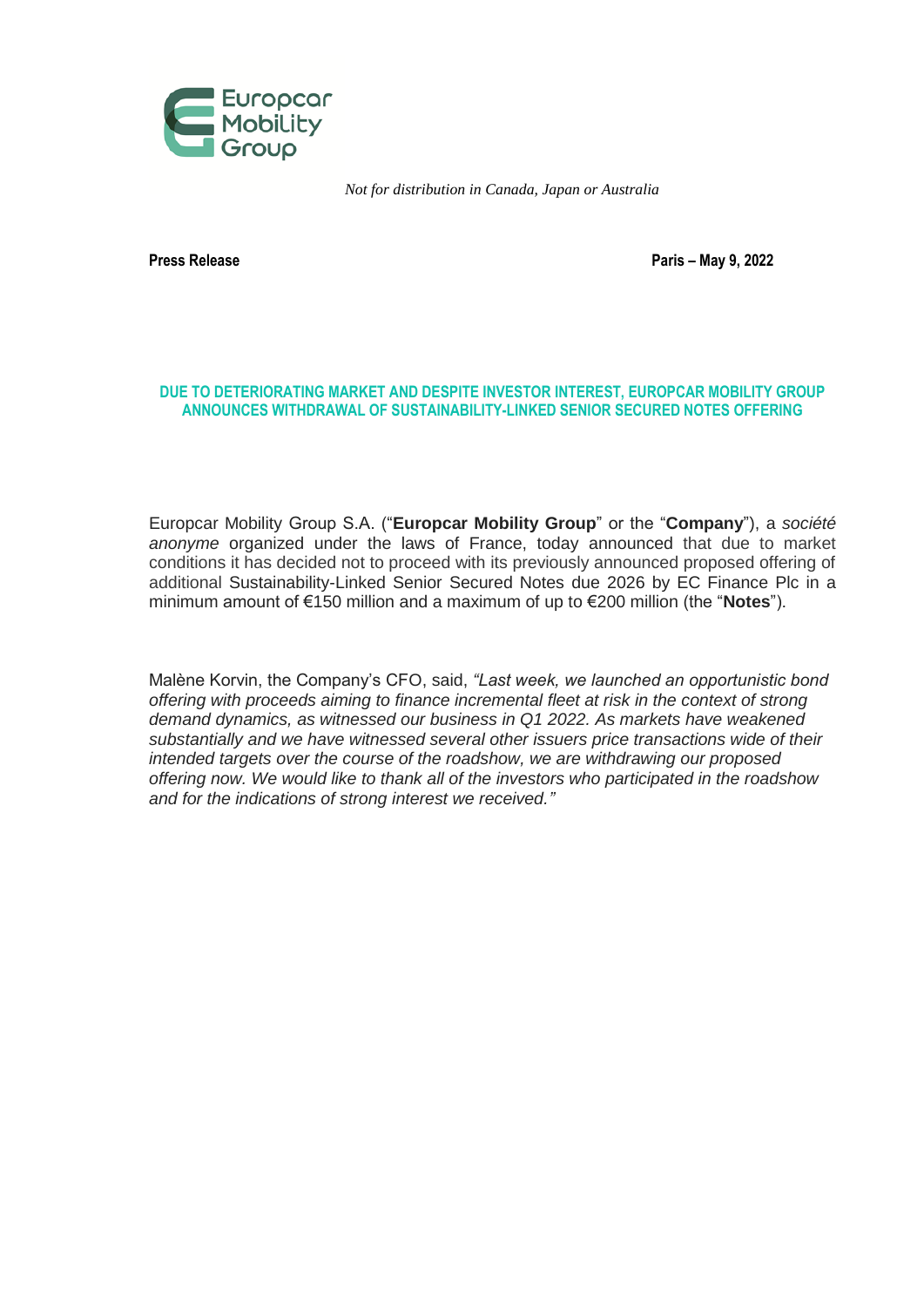

#### *Not for distribution in Canada, Japan or Australia*

### **DISCLAIMER**

*This press release shall not constitute an offer to sell or the solicitation of an offer to buy the notes, nor shall there be any offer, solicitation or sale of the notes in any jurisdiction in which such offer, solicitation or sale would be unlawful.*

*With respect to the Member States of the European Economic Area (each, a "relevant Member State") no action has been undertaken or will be undertaken to make an offer to the public of the securities requiring a publication of a prospectus in any relevant Member State. For the purposes of this paragraph, the notion of an "offer to the public of securities" in each of the relevant Member States, means any communication to persons in any form and by any means, presenting sufficient information on the terms of the offer and the securities to be offered, so as to enable an investor to decide to purchase or subscribe for those securities.*

*This press release does not constitute or form part of any offer or solicitation to purchase or subscribe for securities in the United States. Securities may not be offered or sold in the United States unless they are registered under the Securities Act of 1933, as amended (the "Securities Act") or exempt from registration thereunder. Neither Europcar Mobility Group nor any of its shareholders or affiliates intends to register any portion of any offering in the United States or to conduct a public offering of securities in the United States.* 

*This press release may not be published, forwarded or distributed in Canada, Australia or Japan.*